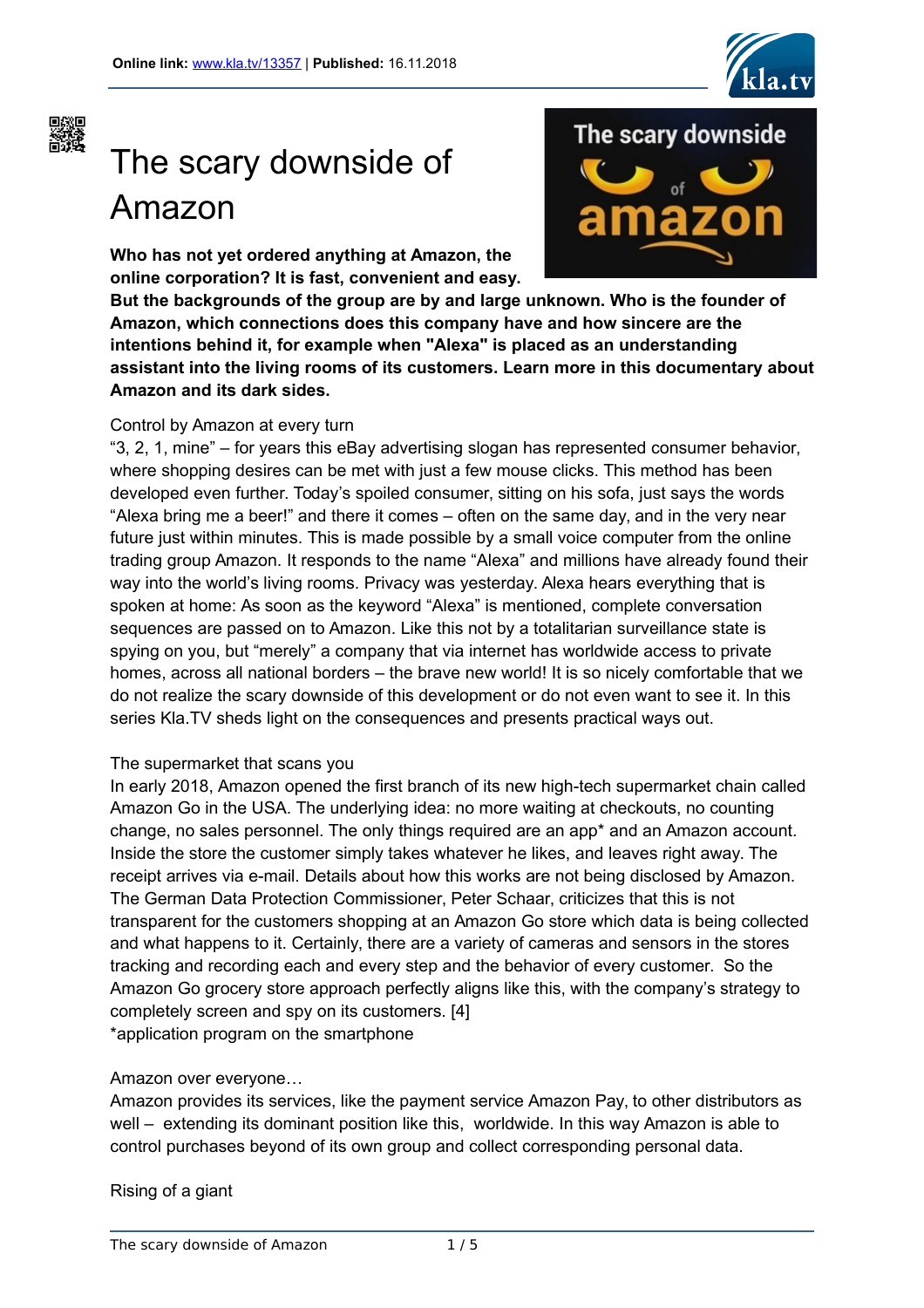

Jeffrey Preston Jorgensen, alias Jeff Bezos was born in 1964. After obtaining his degree from an elite university in the USA, he worked on Wall Street and was able to convince his mentor to invest in the project "Online-Shop". At first the name relentness.com was considered for the business, meaning 'unforgiving', 'merciless', however, it was finally replaced by Amazon\*. Today Jeff Bezos not only owns the largest department store in the world, but with the takeover of the Washington Post, has also gained media power. Furthermore, with his company Blue Origin, Bezos sends spacecrafts into space, he owns 45 percent of the worldwide digital cloud\*\* and by means of artificial intelligence (for example Alexa) he gains increasing access to all areas of human life. For Bezos it is still "Day One" because technology's possibilities are still very much in the beginning stages. [1]

\*named after Amazon River, by far the river with the most water in the world \*\*Internet service, offering computing and storage capacity

## Amazon cooperates with the NSA

The NSA\* is investing 600 million dollars into the development of a Cloud-System\*\* by Amazon. The official goal of the platform is said to be transfering data and other intelligence information that the NSA collects around the globe into one single "data lake". This is supposed to allow the NSA and 16 other US intelligence agencies to exchange information faster and "interconnect" them. Amazon boss Bezos was enthusiastic about his company's cooperation with the US Intelligence Services. [2]

\*largest US foreign intelligence service

\*\*internet service offering computing

or storage capacity

## Amazon answers the door!

With Amazon Key, package carriers and other service providers can gain access to your home while you are away from home. The customer receives a smart door lock, a networked surveillance camera and an app. In practice this means: When the delivery person has reached the apartment, and no one responds to the bell, he requests access from Amazon via an authentication process. As soon as the door is opened via remote, the surveillance camera starts recording. According to security researchers, the surveillance camera can be outsmarted with special software. According to Amazon, in the future, time frames can be set up for friends or customer services – such as dog sitters – during which the doors are opened for them. By doing so, customers not only are giving away their privacy sphere into the hands of Amazon, but also a meticulous record is made about who enters the home, and when. [5]

## Alexa comes as a friend and spies on everyone

With the software 'Alexa', customer loyalty to Amazon is expected to be even closer. Alexa runs on the small voice computer 'Echo', which is installed together with a microphone in a loudspeaker box. Via the internet, Alexa can answer all verbally formulated questions and execute commands, e. g. turn on the light in the living room. In this manner, Alexa also operates other devices in the house, orders articles, plays music, reads out weather forecasts and is considered a "family member" by many. It is no wonder that Alexa is increasingly being installed in "normal" everyday products such as refrigerators, music loudspeakers and cars – ears everywhere! Allegedly, Alexa only reacts to the activation word "Alexa" and the customer will always retain control over his data. However, this is more than questionable practice considering that Amazon cooperates with Intelligence services. Alexa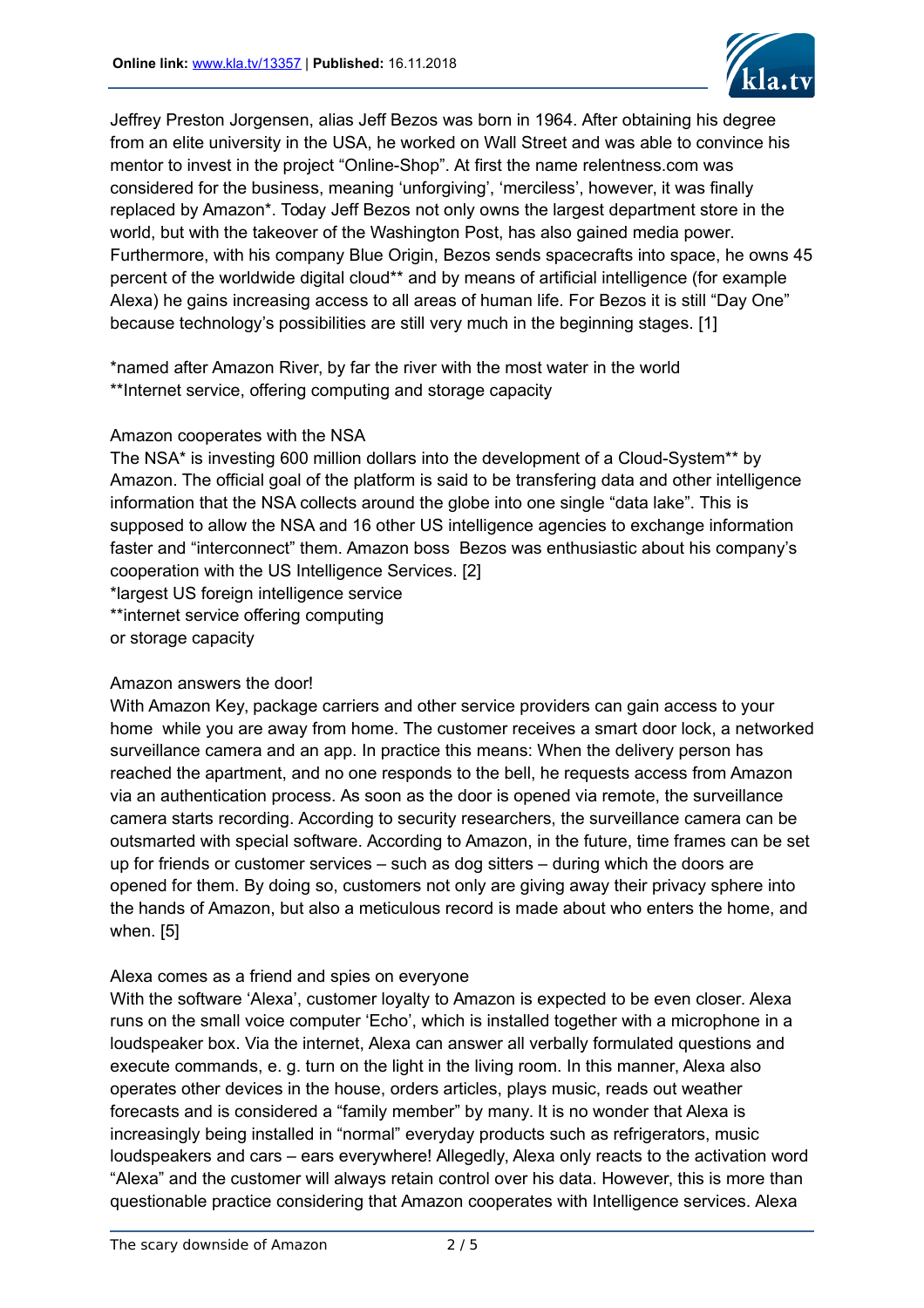

cannot lead any profound conversations and does not respond to emotions - so far. In the future Alexa is supposed to even express a kind of simulated empathy. Then even the most intimate worries and thoughts would no longer be entrusted to friends, but to the data giant Amazon – good night! [3]

## Profit-orientated instead of driven by demand

The worldwide mail order company Amazon destroys as-good-as-new products in vast quantities. Tons of unsold clothing, household appliances, cell phones, computers and foods end up in the garbage compactors. Returned items also end up in the garbage bin because the functional and safety testing for electrical devices would be too costly. If one considers the increasing poverty of the world's people and the prospering second-hand market, a flaring up of criticism seems justified: As long as the supply and consumption of goods does not relate to the real demand, but to profit and self-interest, humans and the environment remain side issues. [8]

## Is Amazon unstoppable?

For 20 years, Amazon has been in the German market and works continuously on becoming a "universal vendor". At first, just book stores were exposed to the online retailer's harsh competition – and many had to close down. In early 2017, Amazon Fresh, a delivery service for fresh foods, was started experimentally in Germany. After one year, however, the figures were sobering for Amazon. Germans still prefer to buy their fresh foods in person. As Amazon still lacks a tight branch network in Europe, the group has shown interest in several supermarket chains. In France, Amazon is having a tough time in this regard. The French daily newspaper "Le Monde" quotes a grocery store owner: "Amazon is not our friend: Their ultimate goal is to devour us. But we are not going to open the door for them and hand them the menu." This shows us all: No matter how powerful Amazon is – it remains in our hands as customers or businessmen to decide whether Amazon will attain global domination. [7]

## Customer is king – employee a slave?

In 2017, Amazon had 570,000 employees worldwide. According to an Amazon employee from the US, additionally there are hundreds of thousands of temporary workers who are hired "like slaves", exploited and fired after 60 to 90 days, if they have not given up before this. In the huge warehouses, one worker was walking up to 20 kilometers (12.5 miles) a day. There are enormous time constraints – even during the worker's breaks: "Often the 15 and 30-minute breaks are barely enough to run to the toilet and back ..." A sophisticated rating system monitors time targets while maintaining quality control at the same time: If errors happen, the employee loses points. The resulting fear of losing their job leads to intrigues on all levels: "The main task of a supervisor is to find reasons to fire workers after no later than 90 days." This way Amazon saves costs on permanent employment and can always resort to "fresh" temporary workers who withstand the extreme working conditions for a short time. On top of this, Amazon builds warehouses mainly in regions with high unemployment rates. This is obviously a sophisticated system for minimizing costs at the expense of people. Bezos thus promotes a society that becomes increasingly dependent on him: People with little money who come home from work totally exhausted and then can only say: "Alexa, bring me a beer!" If this inhuman system is not stopped, it is only a matter of time until large parts of humanity will be caught in such slavery. [7]

Who wants to become a slave, of a world steered by "intelligent" computers, which only serve their creator's interests? Anybody who wants that should just sit down on his couch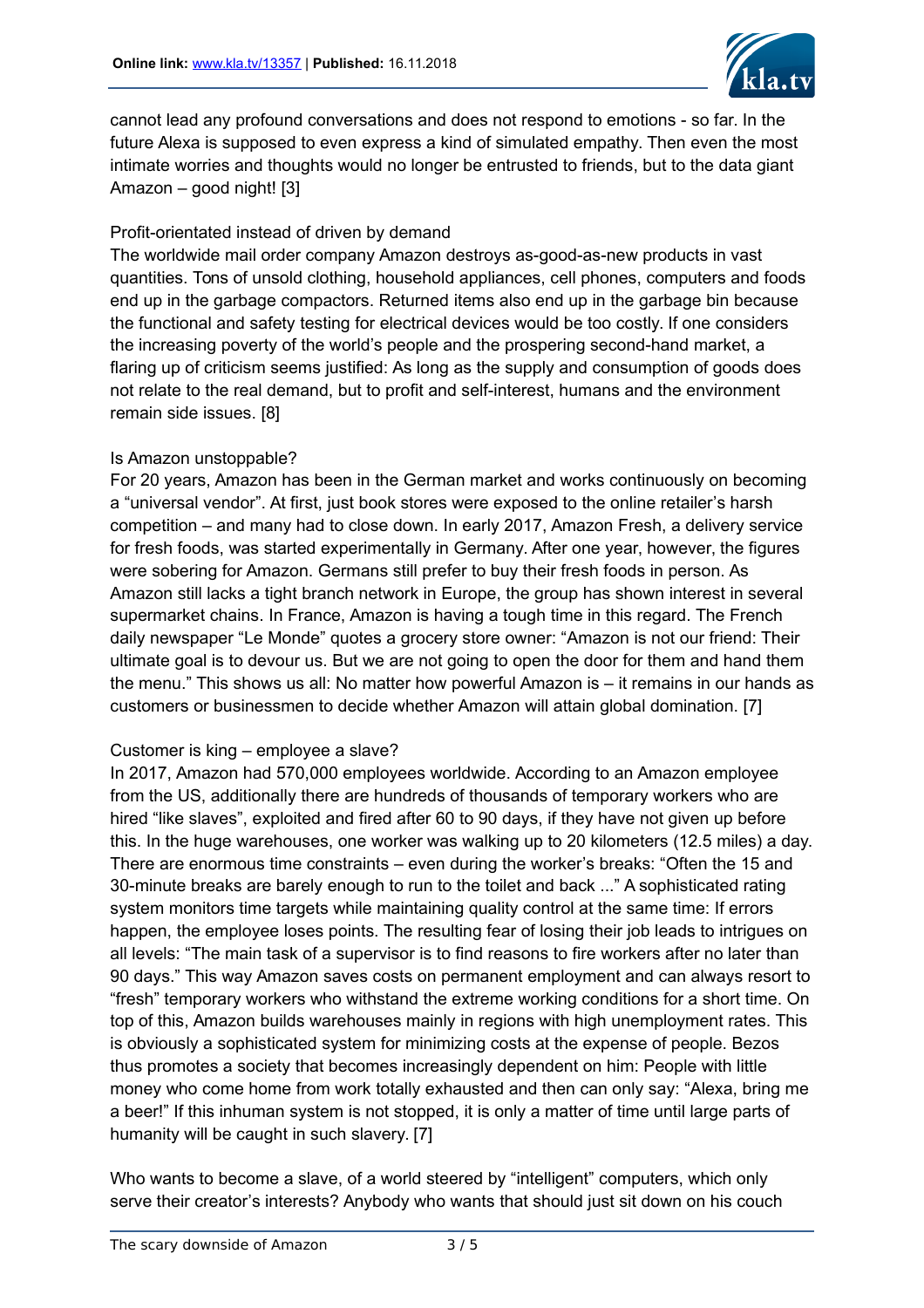

and talk to Alexa. But whoever deems his personal relationships to his fellow human beings more important than convenience should buy his products in the local shops and share a copy of this V&C issue with the salesperson. This way a movement for promoting relationships - and life-for affirming people, develops which opposes the anonymous, lifedespising domination sought by large corporations!

**from ms./kas./sch./ts./ jlb./mb.**

## **Sources:**

[1] [www.focus.de/finanzen/boerse/jeff-bezos-so-tickt-der-amazon-gruender\\_id\\_7437793.html](https://www.focus.de/finanzen/boerse/jeff-bezos-so-tickt-der-amazon-gruender_id_7437793.html)

[www.stern.de/wirtschaft/news/amazon--wie-jeff-bezos-zum-reichsten-mann-der-welt-wurde-](https://www.stern.de/wirtschaft/news/amazon--wie-jeff-bezos-zum-reichsten-mann-der-welt-wurde-7784300.html)[7784300.html](https://www.stern.de/wirtschaft/news/amazon--wie-jeff-bezos-zum-reichsten-mann-der-welt-wurde-7784300.html)

[2] <https://deutsch.rt.com/nordamerika/71922-gemeinsam-auf-wolke-sieben-amazon-nsa/>

[www.nextgov.com/emerging-tech/2018/06/nsa-systematically-moving-all-its-data-cloud/149179/](https://www.nextgov.com/emerging-tech/2018/06/nsa-systematically-moving-all-its-data-cloud/149179/)

[www.nextgov.com/it-modernization/2014/11/nsa-turns-](https://www.nextgov.com/it-modernization/2014/11/nsa-turns-)cloud-help-manage-datadeluge/99104/

[3] "Die Abhörwanze von IM Alexa" [www.taz.de/!5354650/](https://www.taz.de/!5354650/)

[www.verbraucherzentrale.de/aktuelle-meldungen/digitale-welt/datenschutz/amazon-hoert-zu-echo](https://www.verbraucherzentrale.de/aktuelle-meldungen/digitale-welt/datenschutz/amazon-hoert-zu-echo-jetzt-auch-in-hiesigen-wohnzimmern-13149)[jetzt-auch-in-hiesigen-wohnzimmern-13149](https://www.verbraucherzentrale.de/aktuelle-meldungen/digitale-welt/datenschutz/amazon-hoert-zu-echo-jetzt-auch-in-hiesigen-wohnzimmern-13149)

[4] [www.blaetter.de/archiv/jahrgaenge/2018/januar/amazon-fresh-oder-die-schlacht-um-die](https://www.blaetter.de/archiv/jahrgaenge/2018/januar/amazon-fresh-oder-die-schlacht-um-die-supermarktkunden)[supermarktkunden](https://www.blaetter.de/archiv/jahrgaenge/2018/januar/amazon-fresh-oder-die-schlacht-um-die-supermarktkunden)

[5] [www.computerbild.de/Artikel/cb-News-Vernetztes-Wohnen-Amazon-Key-Paketbote-Wohnung-](https://www.computerbild.de/Artikel/cb-News-Vernetztes-Wohnen-Amazon-Key-Paketbote-Wohnung-Auto-19247545.html)[Auto-19247545.html](https://www.computerbild.de/Artikel/cb-News-Vernetztes-Wohnen-Amazon-Key-Paketbote-Wohnung-Auto-19247545.html)

<https://kenfm.de/tagesdosis-26-10-2017-amazon-hat-den-schluessel-zur-glueckseligkeit-podcast/>

## [6] Zeugenbericht

[7] [www.blaetter.de/archiv/jahrgaenge/2018/januar/amazon-fresh-oder-die-schlacht-um-die](https://www.blaetter.de/archiv/jahrgaenge/2018/januar/amazon-fresh-oder-die-schlacht-um-die-supermarktkunden)[supermarktkunden](https://www.blaetter.de/archiv/jahrgaenge/2018/januar/amazon-fresh-oder-die-schlacht-um-die-supermarktkunden)

[www.businessinsider.de/ein-jahr-amazon-fresh-in-deutschland-die-bilanz-ist-fuer-den-lieferdienst](https://www.businessinsider.de/ein-jahr-amazon-fresh-in-deutschland-die-bilanz-ist-fuer-den-lieferdienst-ernuechternd-2018-5)[ernuechternd-2018-5](https://www.businessinsider.de/ein-jahr-amazon-fresh-in-deutschland-die-bilanz-ist-fuer-den-lieferdienst-ernuechternd-2018-5)

[8] <https://kenfm.de/tagesdosis-18-6-2018-wettbewerb-fuer-die-muellpresse/>

## **This may interest you as well:**

---